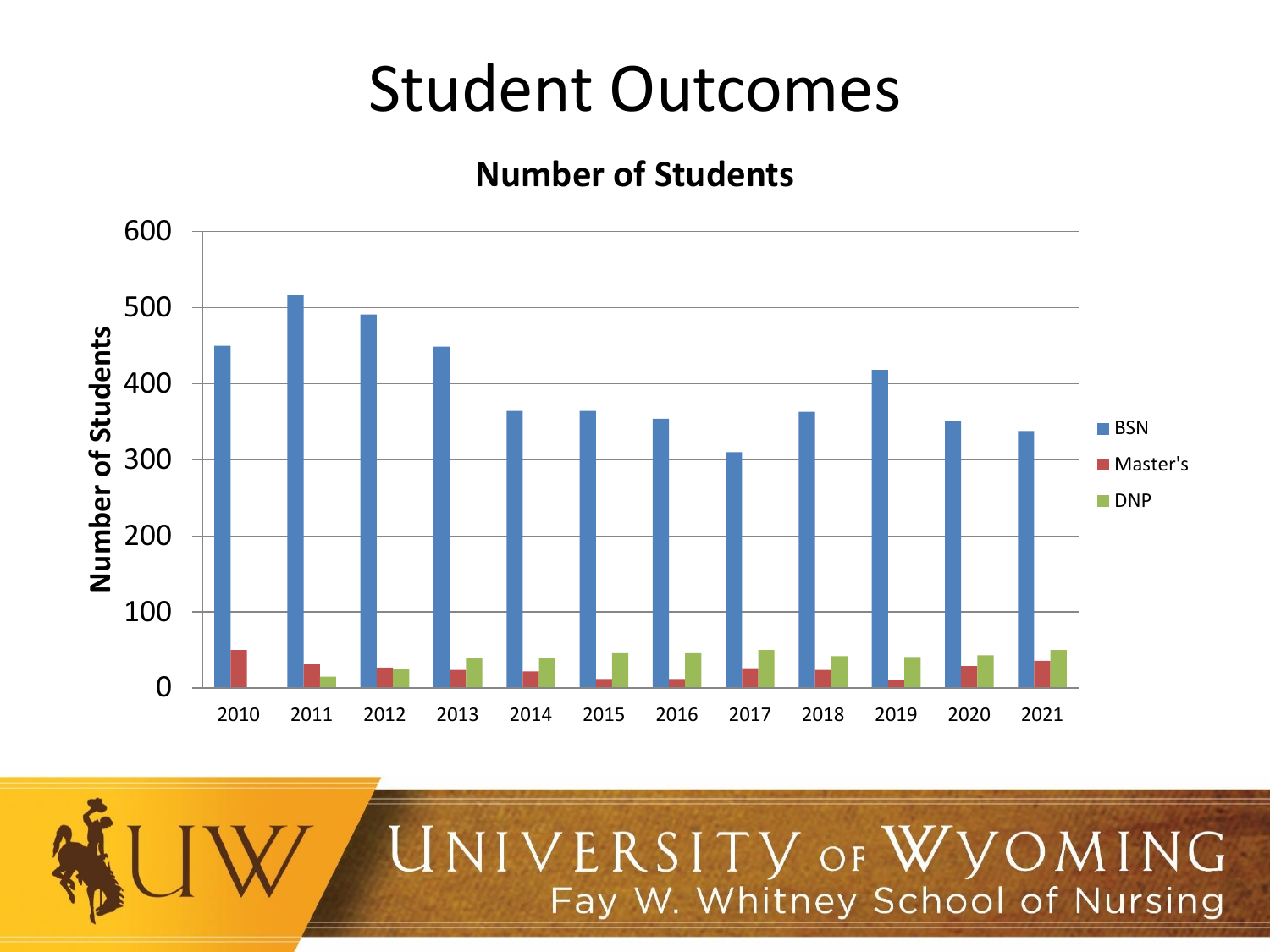

#### **Percent Minority/International: Graduate**



## UNIVERSITY OF WYOMING Fay W. Whitney School of Nursing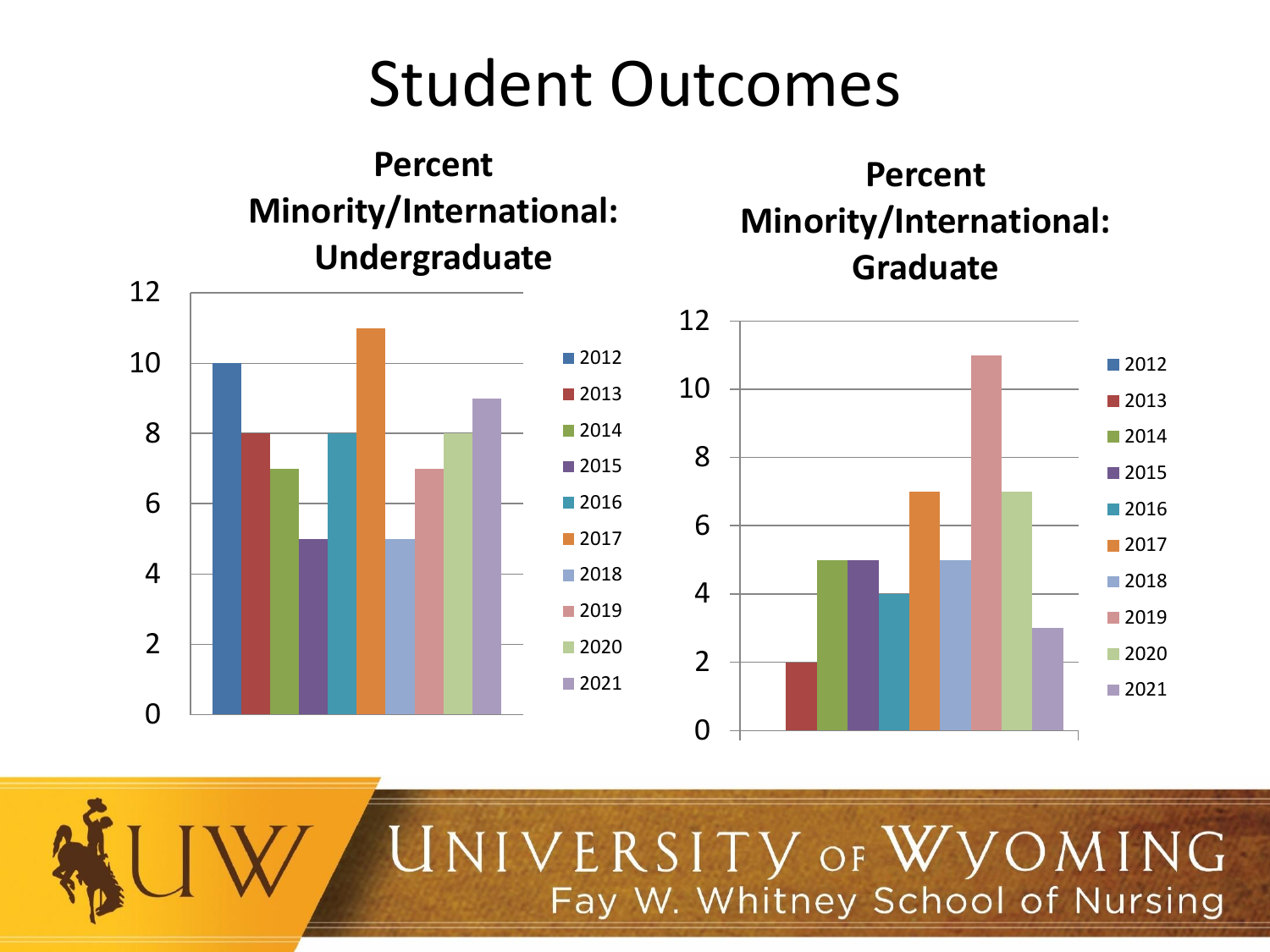#### **Percent Male: Undergraduate**



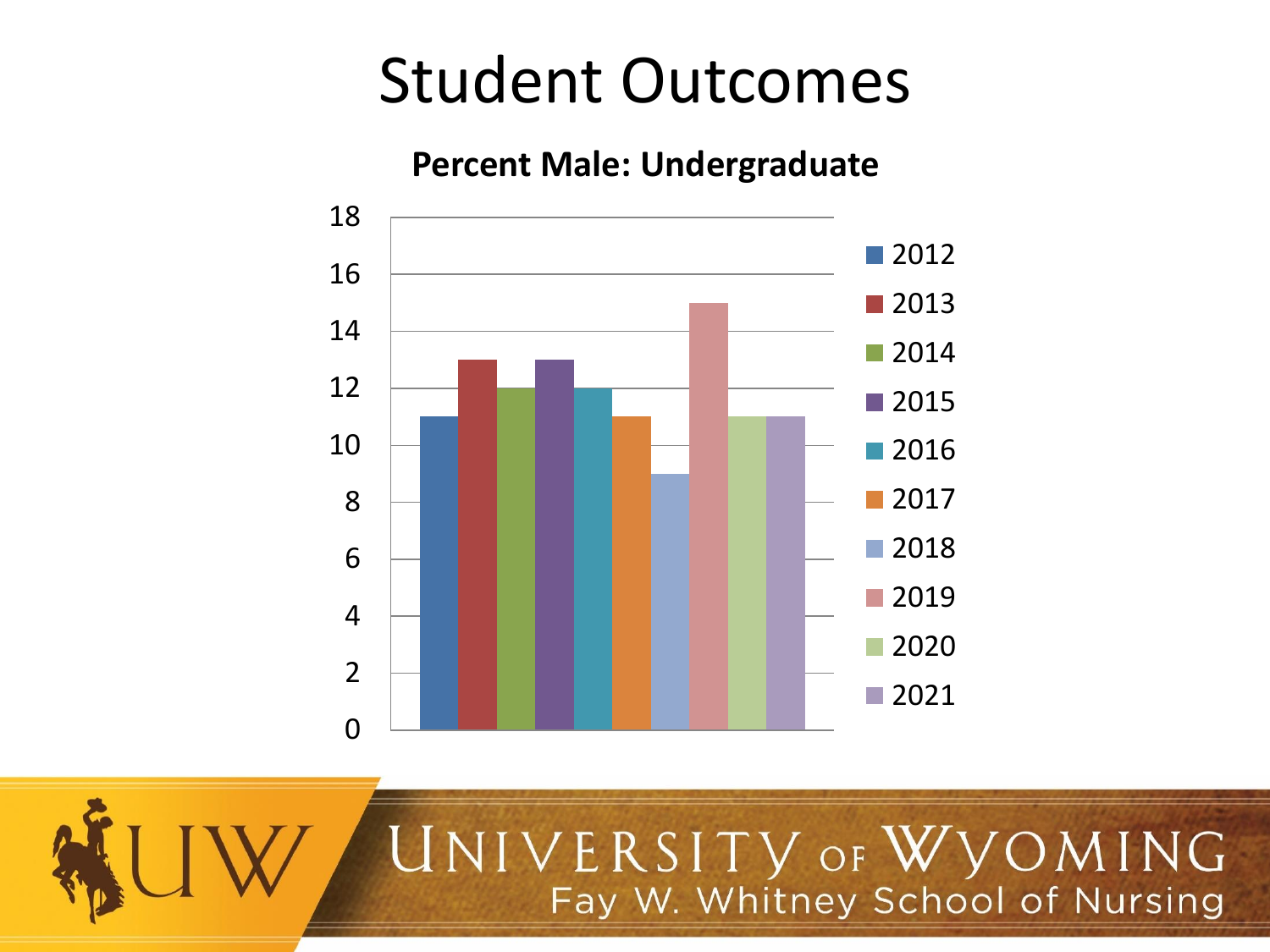**Percent Male: Graduate** 





### UNIVERSITY OF WYOMING Fay W. Whitney School of Nursing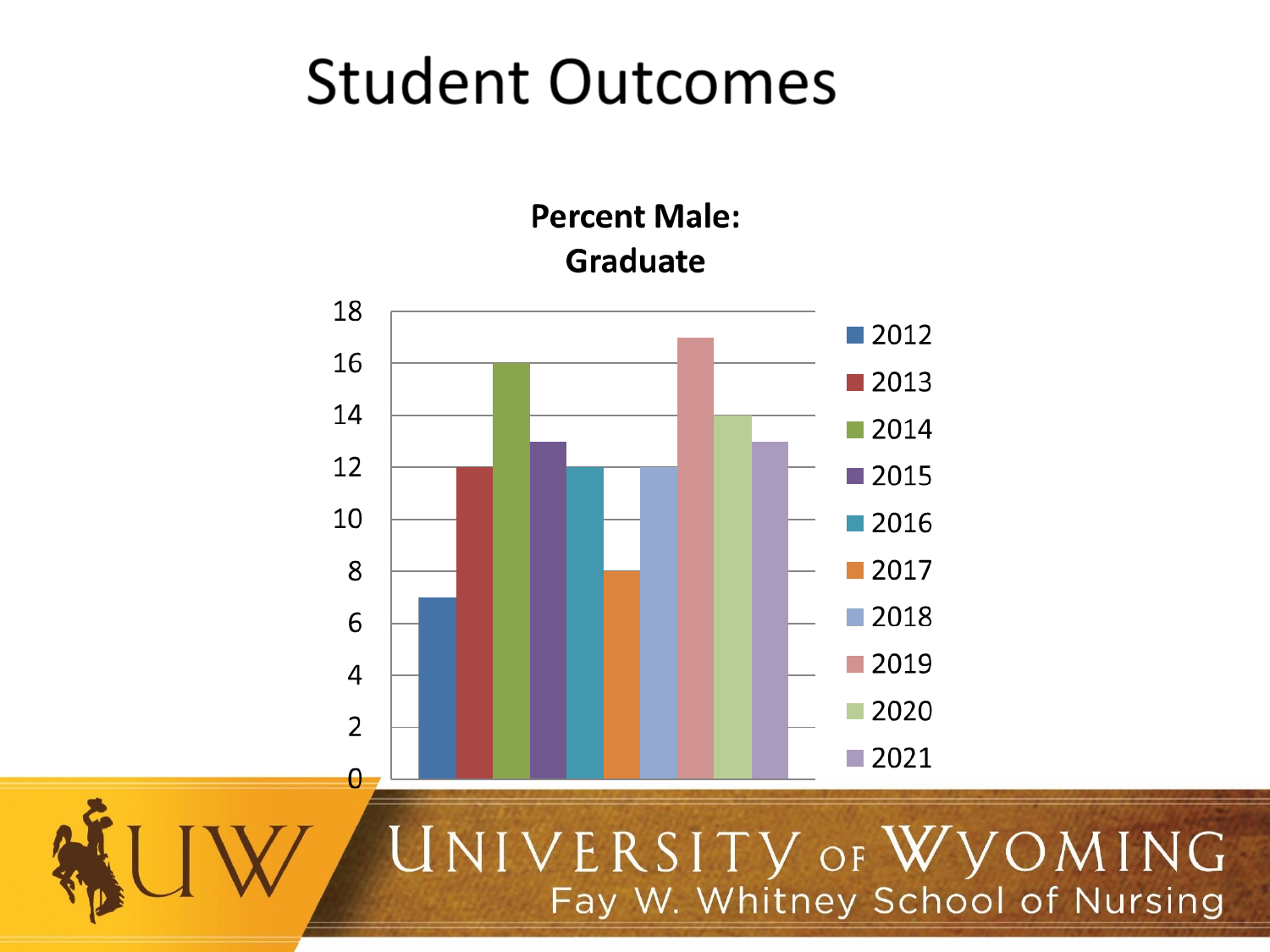#### **Number of Degrees Awarded**



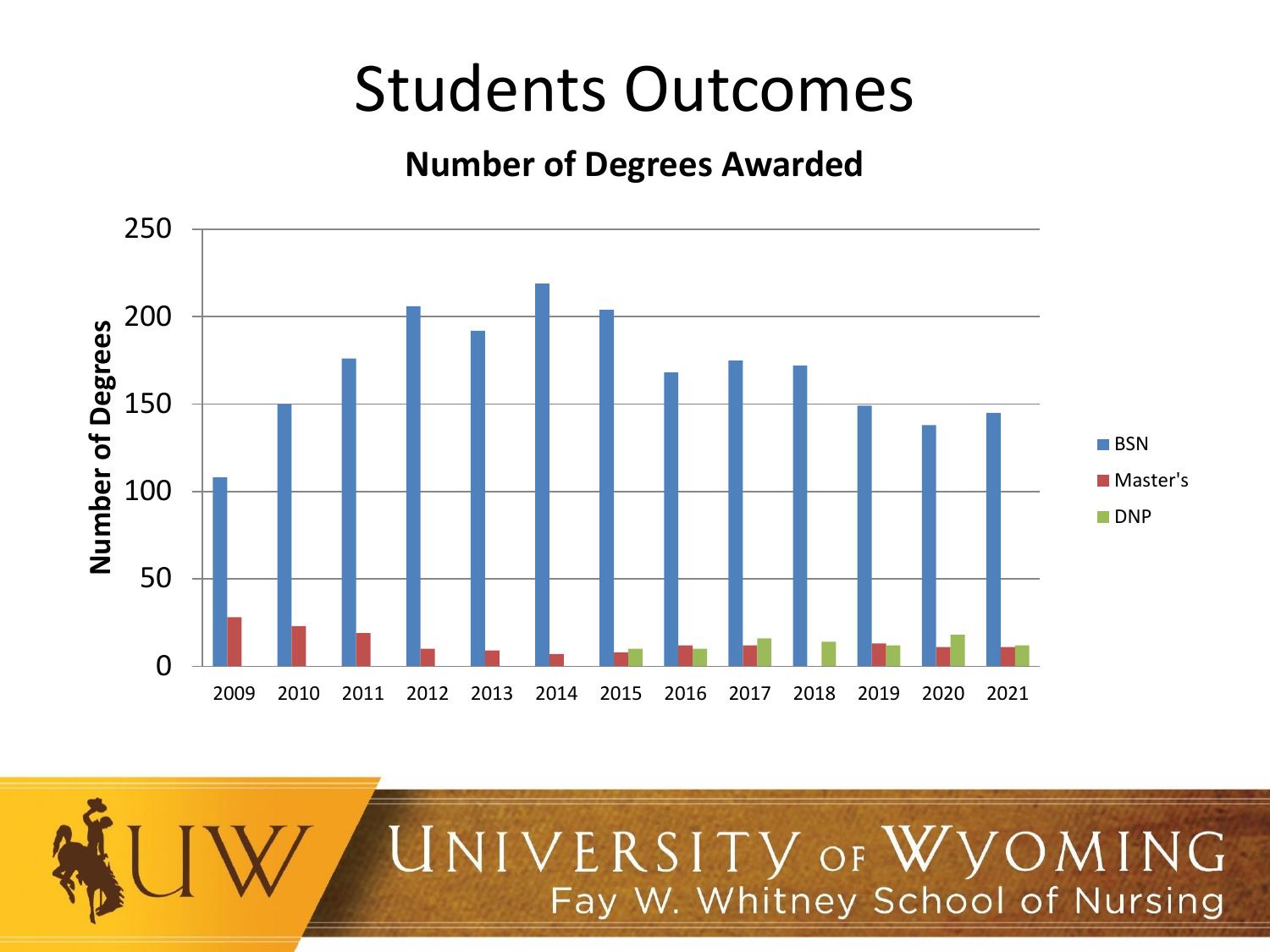# Student Outcomes Completion Rates



VERSITY OF WVOMING Fay W. Whitney School of Nursing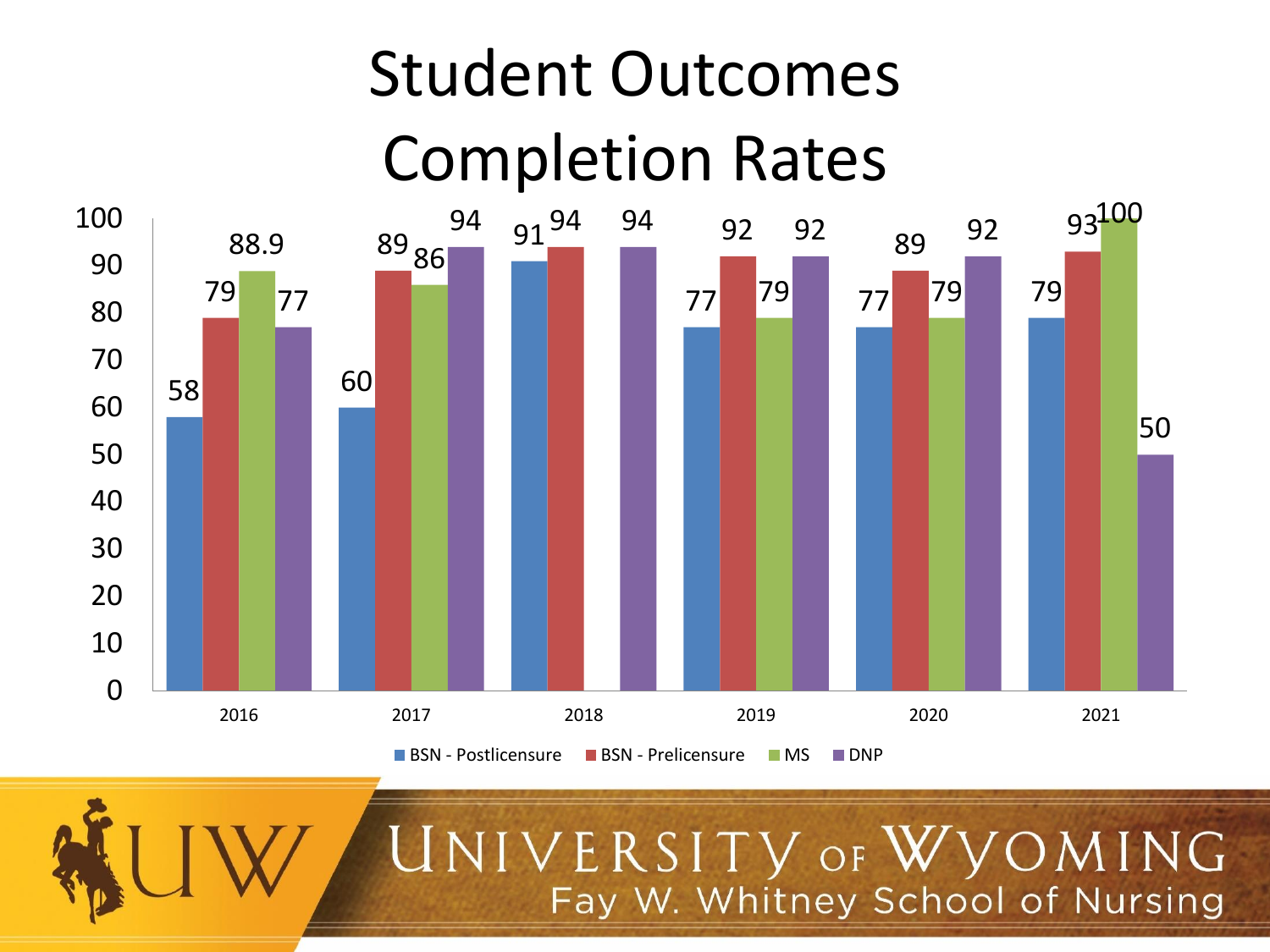#### **Employment Rates**



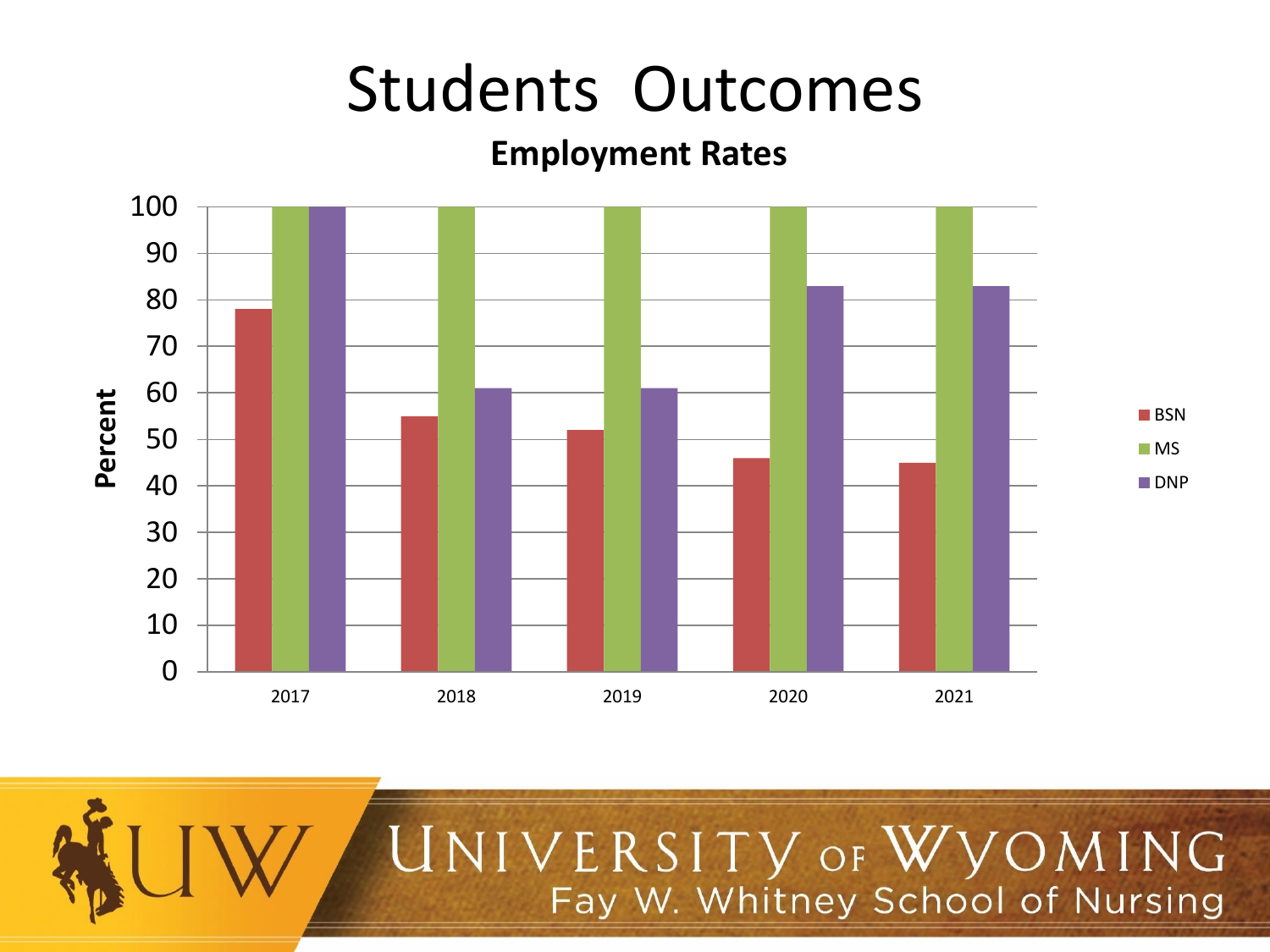#### **NCLEX Pass Rates**

| <b>Year</b> | <b>Basic BSN</b> | <b>BRAND</b> |
|-------------|------------------|--------------|
| 2009        | 93%              | 94%          |
| 2010        | 84%              | 89%          |
| 2011        | 87%              | 93%          |
| 2012        | 93%              | 86%          |
| 2013        | 86%              | 87%          |
| 2014        | 65%              | 78%          |
| 2015        | 91%              | 93%          |
| 2016        | 73%              | 88%          |
| 2017        | 100%             | 100%         |
| 2018        | 96%              | 100%         |
| 2019        | 98%              | 96%          |
| 2020        | 78%              | 92%          |
| 2021        | 81%              | 100%         |



# UNIVERSITY OF WYOMING